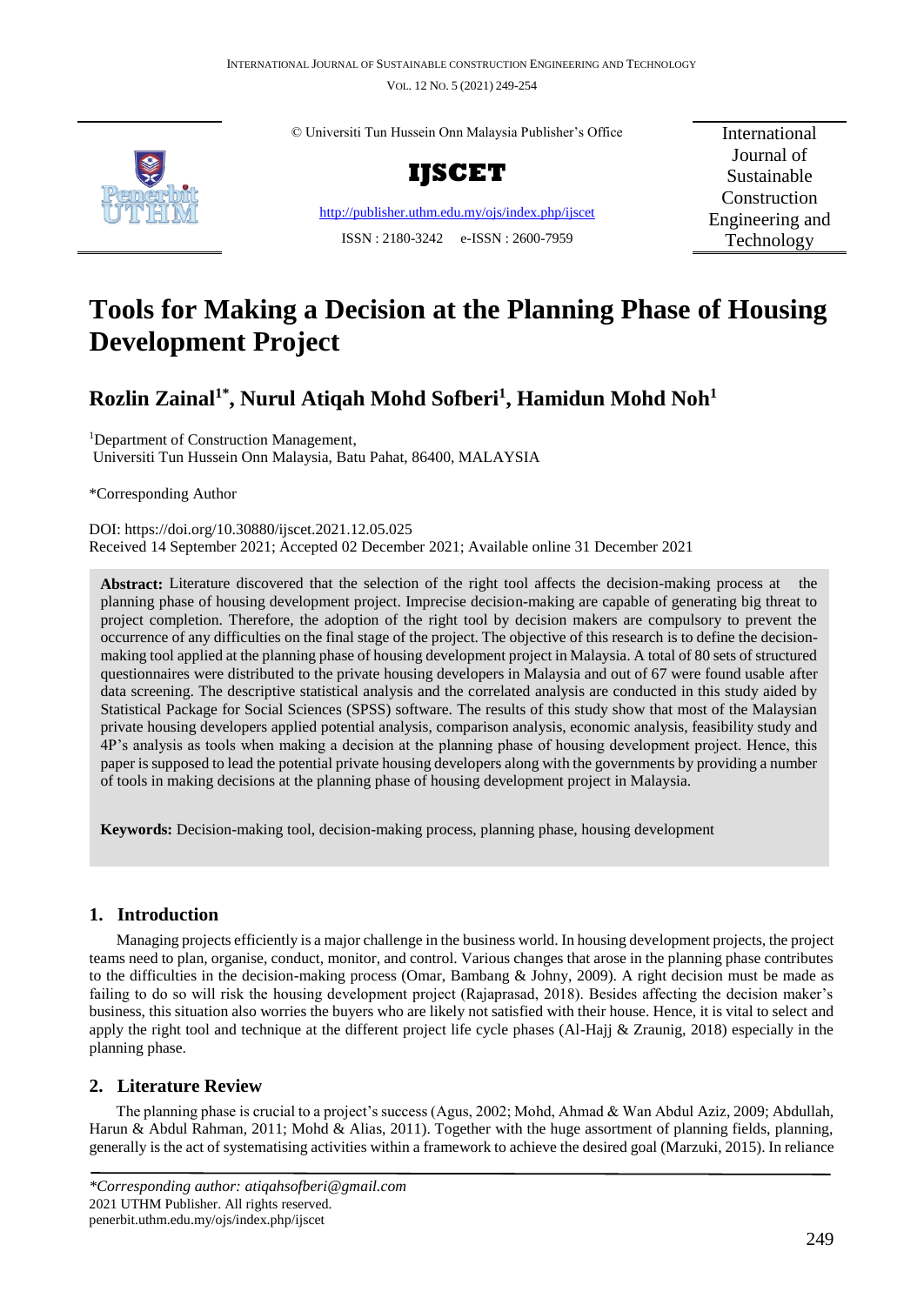on the current knowledge and prediction of future development, the planning sketches how the project would be built to reach specified goals based on discussion and decisions made (Chitkara, 2014). According to (Chitkara, 2014; Angus, Gundersen & Cullianane, 2003; RIBA, 2013; Turner, 2014; PMI, 2013), the planning phase consist of five important stages which are the project scope, time framework, cost budgeting, risk analysis and procurement. Refer to Appendix A for the decision-making process at the planning phase of a housing development project.

 The process of decision-making during the planning phase requires a high level of thinking and some tough decisions. Due to that, the selection of the right tool is essential to complete the decision-making process at each stage in the planning phase. Proper application of decision-making tools increases the output, efficiency and effectiveness as well as provides several businesses with a comparative advantage over their rivals (Omar, Trigunarsyah & Wong, 2008). Previous researchers recognised different kinds of decision-making tools in their studies to assist the private housing developers in forecasting the conditions of their housing development project. Table 1 shows the lists of decision-making tools by (Lester, 2003; Zainal, 2015; Adagha et al., 2017).

| Author<br>Year |      | <b>Decision-making tool</b>                    |
|----------------|------|------------------------------------------------|
| Lester         | 2003 | Program evaluation and review technique (PERT) |
|                |      | Critical path method (CPM)                     |
|                |      | Primayera P3                                   |
|                |      | Microsoft Project                              |
|                |      | Riskman                                        |
|                |      | @Risk                                          |
|                |      | Pandora                                        |
|                |      | Plantrac Marshall                              |
| Zainal         | 2015 | Interest and loan analysis (rate of cost (ROC) |
|                |      | Rate of investment (ROI)                       |
|                |      | Payback period method                          |
|                |      | Cash flow-net present value (NPV)              |
|                |      | Internal rate of return (IRR)                  |
|                |      | Interest rate analysis                         |
|                |      | Profitability index (PI)                       |
|                |      | Account method                                 |
|                |      | Discounted cash flow                           |
| Adagha et al   | 2017 | Questionnaire surveys                          |
|                |      | Visual analytic tool                           |

**Table 1 - Decision-making tools**

### **3. Methodology**

 The quantitative method is used for this study. It is a survey method using a structured questionnaire distributed to the selected respondents (private housing developers). Questions asked are related to the decision-making tools applied by the Malaysian private housing developers. Data are collected from 67 respondents. Before proceeding with the survey, a literature review was prepared to collect the primary data related to this study. This review covers the issues and basics for this research and supported the development of the preliminary conceptual framework. Also, this study is limited to the private housing developers in Peninsular Malaysia which are selected from the registered list of developers in the Real Estate and Housing Developers Association (REHDA, 2017). Next, data gathered was examined using the Statistical Package for Social Sciences (SPSS) software where the descriptive analysis is conducted and the mean value from the analysed data is used to define the objective of this study. Lastly, the analysed data then is validated through the checklist surveys with the help of professionals from private housing developer firms which have experienced more than 10 years in the housing project.

#### **4. Result**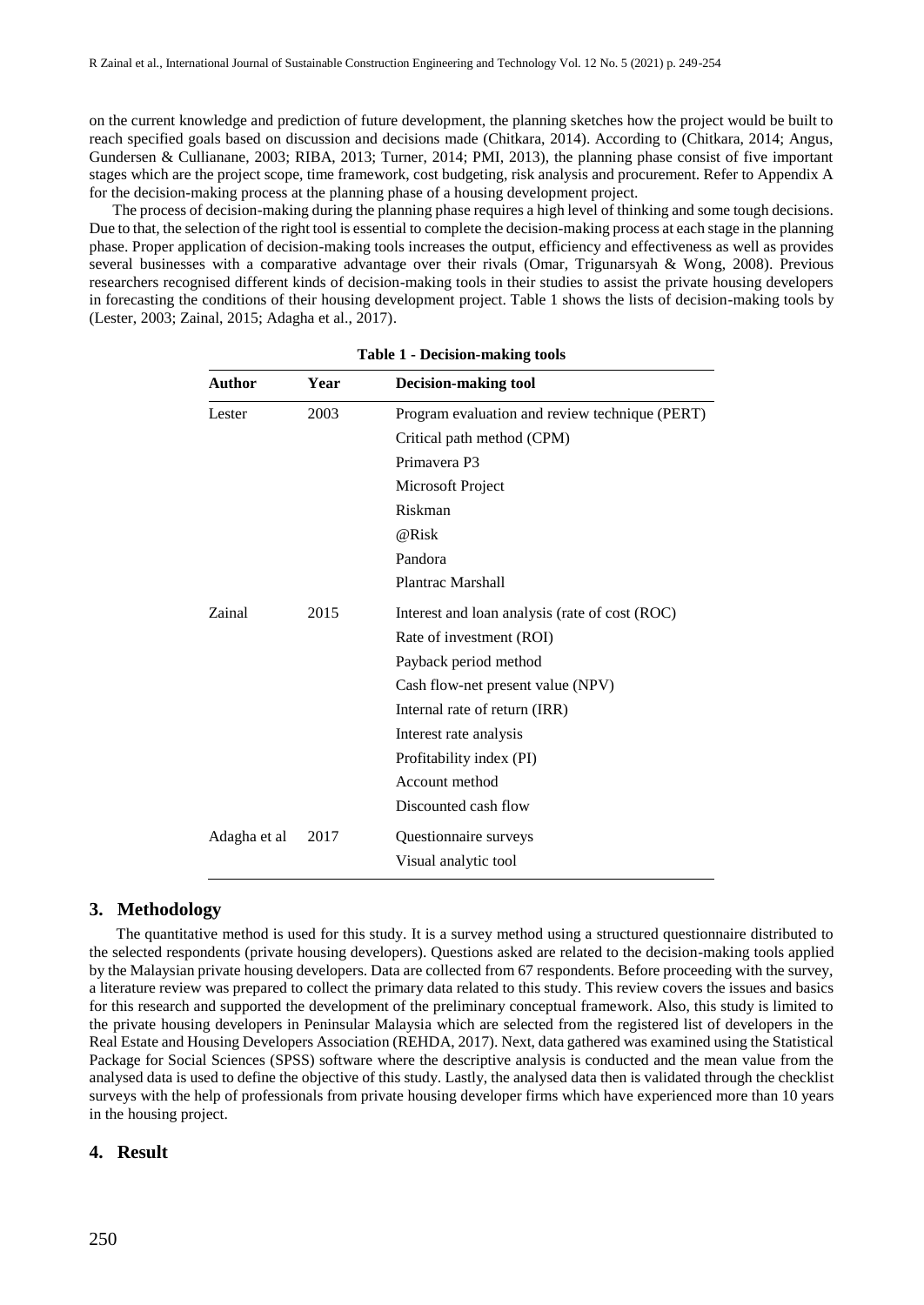Table 2 indicates the outcome of the survey conducted on 67 (n) respondents (private housing developers). The results are based on the mean value achieved, to decide the importance level of each decision-making tool. The level indicates the respondents' agreement on the importance of decision-making methods in each stage of the planning phase of the housing development project. The standard values for the agreement level regarding the importance of decisionmaking methods can be referred to in Appendix B.

| (Stage)/<br><b>Decision-making tools</b> |                            | <b>Mean</b><br>$(n=67)$ | <b>Ranking</b> | Level of importance |  |
|------------------------------------------|----------------------------|-------------------------|----------------|---------------------|--|
| (Project scope)                          |                            |                         |                |                     |  |
| $[1]$                                    | Cash flow (NPV)            | 4.4925                  | 7              | Most importance     |  |
| $[2]$                                    | Discounted cash flow       | 4.3731                  | 11             | Most importance     |  |
| $[3]$                                    | Payback period method      | 4.5522                  | 5              | Most importance     |  |
| $[4]$                                    | Profitability index        | 4.3582                  | 13             | Most importance     |  |
| $[5]$                                    | 4P's analysis              | 4.6119                  | 4              | Most importance     |  |
| [6]                                      | Cumulative analysis        | 4.3134                  | 14             | Most importance     |  |
| $[7]$                                    | Comparison analysis        | 4.6716                  | 3              | Most importance     |  |
| [8]                                      | Potential analysis         | 4.7910                  | $\mathbf{1}$   | Most importance     |  |
| [9]                                      | Economy analysis           | 4.3731                  | 12             | Most importance     |  |
|                                          | [10] Trend analysis        | 4.4030                  | 9              | Most importance     |  |
|                                          | [11] Cost-benefit analysis | 4.4478                  | 8              | Most importance     |  |
|                                          | [12] Feasibility study     | 4.7015                  | 2              | Most importance     |  |
|                                          | [13] $@Risk$               | 4.2239                  | 15             | Most importance     |  |
|                                          | [14] Critical path method  | 4.5224                  | 6              | Most importance     |  |
|                                          | [15] Microsoft project     | 4.4030                  | 10             | Most importance     |  |
|                                          | (Time framework)           |                         |                |                     |  |
| $[1]$                                    | Interest and loan analysis | 4.2687                  | 9              | Most importance     |  |
| $[2]$                                    | Interest rate analysis     | 4.4030                  | 5              | Most importance     |  |
| $[3]$                                    | Payback period method      | 4.3284                  | 7              | Most importance     |  |
| $[4]$                                    | Cumulative analysis        | 4.5373                  | 4              | Most importance     |  |
| $[5]$                                    | Comparison analysis        | 4.7313                  | 1              | Most importance     |  |
| [6]                                      | Potential analysis         | 4.3582                  | 6              | Most importance     |  |
| $[7]$                                    | Feasibility study          | 4.3284                  | 8              | Most importance     |  |
| [8]                                      | @Risk                      | 4.2239                  | 10             | Most importance     |  |
| $[9]$                                    | Critical path method       | 4.6269                  | $\mathfrak{2}$ | Most importance     |  |
|                                          | [10] Microsoft project     | 4.5522                  | 3              | Most importance     |  |
|                                          | (Cost budgeting)           |                         |                |                     |  |
| $[1]$                                    | Account method             | 4.2687                  | 10             | Most importance     |  |
| $[2]$                                    | Interest and loan analysis | 4.4776                  | 5              | Most importance     |  |
| $[3]$                                    | Payback period method      | 4.4627                  | 6              | Most importance     |  |
| $[4]$                                    | Profitability index        | 4.3433                  | 9              | Most importance     |  |
| $[5]$                                    | 4P's analysis              | 4.2537                  | 11             | Most importance     |  |
| [6]                                      | Comparison analysis        | 4.4627                  | 7              | Most importance     |  |
| $[7]$                                    | Economy analysis           | 4.6866                  | 1              | Most importance     |  |
| [8]                                      | Cost-benefit analysis      | 4.3582                  | 8              | Most importance     |  |
| $[9]$                                    | Feasibility study          | 4.5373                  | 3              | Most importance     |  |
| $[10]$                                   | @Risk                      | 4.2239                  | 12             | Most importance     |  |
|                                          | [11] Critical path method  | 4.6418                  | $\overline{c}$ | Most importance     |  |
|                                          | [12] Microsoft project     | 4.4925                  | $\overline{4}$ | Most importance     |  |
| (Risk planning)                          |                            |                         |                |                     |  |
| $[1]$                                    | Cash flow (NPV)            | 4.4925                  | 2              | Most importance     |  |
| $[2]$                                    | 4P's analysis              | 4.3284                  | 9              | Most importance     |  |
| $[3]$                                    | Cumulative analysis        | 4.2239                  | 11             | Most importance     |  |
| $[4]$                                    | Comparison analysis        | 4.3731                  | $\mathfrak s$  | Most importance     |  |
| $[5]$                                    | Potential analysis         | 4.3433                  | $\tau$         | Most importance     |  |
| [6]                                      | Economy analysis           | 4.4179                  | $\overline{4}$ | Most importance     |  |
| $[7]$                                    | Trend analysis             | 4.3731                  | 6              | Most importance     |  |
| [8]                                      | Cost-benefit analysis      | 4.2836                  | 10             | Most importance     |  |

| Table 2 - The outcome of the study |  |  |  |  |
|------------------------------------|--|--|--|--|
|------------------------------------|--|--|--|--|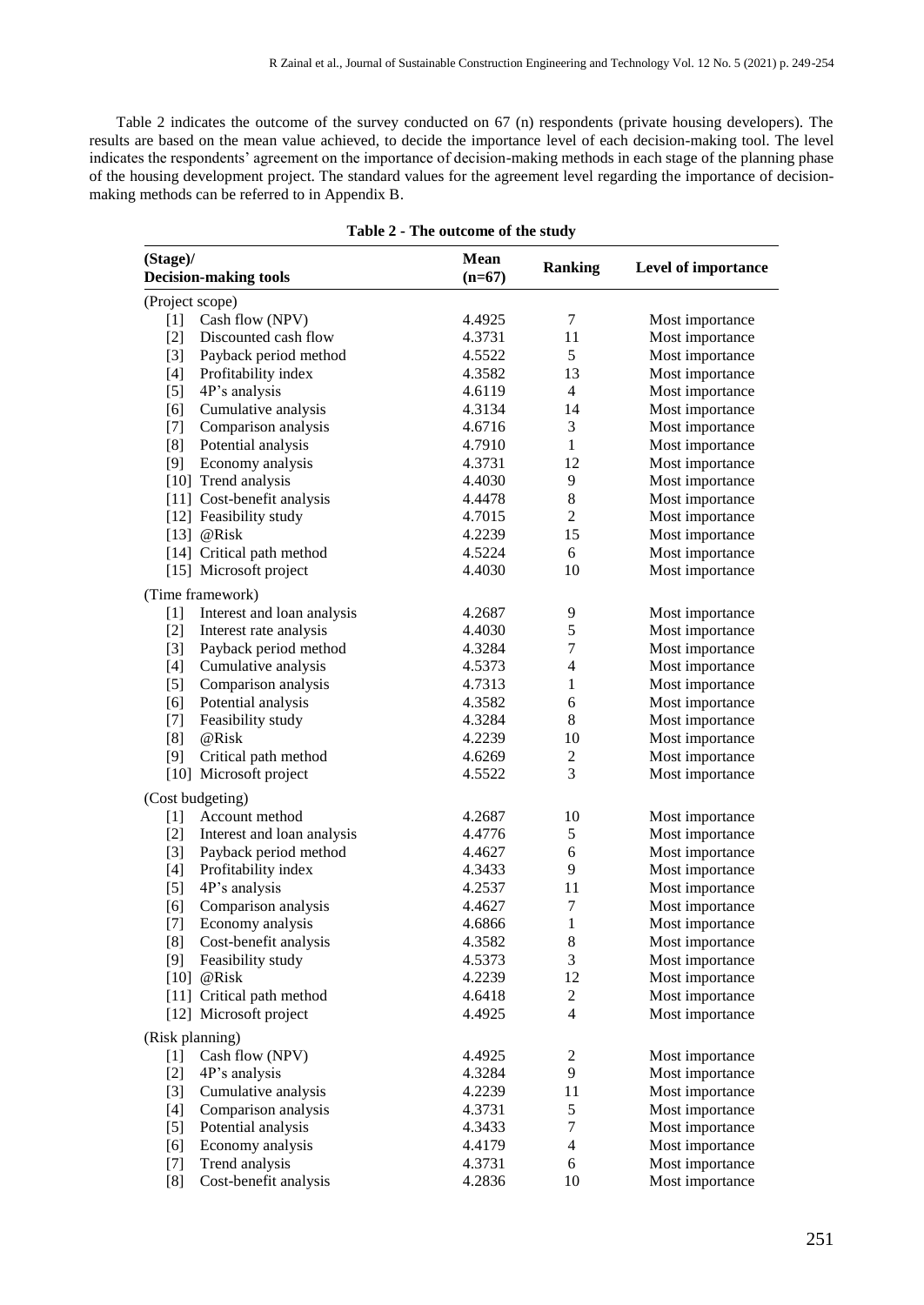| [9]<br>[10]       | Feasibility study<br>@Risk<br>[11] Critical path method | 4.5821<br>4.3433<br>4.4328 | 8<br>3         | Most importance<br>Most importance<br>Most importance |
|-------------------|---------------------------------------------------------|----------------------------|----------------|-------------------------------------------------------|
|                   | [12] Microsoft project                                  | 4.2239                     | 12             | Most importance                                       |
| (Procurement)     |                                                         |                            |                |                                                       |
| [1]               | Payback period method                                   | 4.2537                     | 9              | Most importance                                       |
| $\lceil 2 \rceil$ | 4P's analysis                                           | 4.5522                     |                | Most importance                                       |
| [3]               | Cumulative analysis                                     | 4.3731                     | 5              | Most importance                                       |
| [4]               | Comparison analysis                                     | 4.2836                     | 7              | Most importance                                       |
| [5]               | Potential analysis                                      | 4.2687                     | 8              | Most importance                                       |
| [6]               | Economy analysis                                        | 4.4478                     | 4              | Most importance                                       |
| [7]               | Trend analysis                                          | 4.4627                     | 3              | Most importance                                       |
| [8]               | Cost-benefit analysis                                   | 4.3134                     | 6              | Most importance                                       |
| [9]               | Feasibility study                                       | 4.5522                     | $\mathfrak{D}$ | Most importance                                       |
|                   |                                                         |                            |                |                                                       |

#### **5. Discussion and Conclusion**

 The finding shows that all the elements are very important for ensuring the completion of the decision-making process at the stage of project scope. According to (Lake, 2011), market potential analysis help decision-makers to identify market opportunities and invest resources where they will have the greatest return in the long run. While the feasibility process includes consideration of alternative solutions and the benefits and economic capability of each alternative (Nicholas & Steyn, 2008).

The next stage of the planning phase (time framework stage) indicates comparison analysis, critical path method (CPM) and Microsoft Project as the most important tools used while making decisions for housing development. After the project tasks are compared according to the significance, the decision-maker will schedule the tasks based on time estimates for each task. Some tasks can start only when others are finished, while some can be carried out parallel to another task. Thus, with the use of computers and software, planning countless activities and maintaining the network has become quite easy.

 Third, for the cost budgeting stage, all respondents state economic analysis, critical path method and feasibility study as the most essential tools while deciding the planning phase of housing development. Those three tools have the greatest significant weight in the decision-making process. As mentioned by (Khanna, 2011), the whole impact of the housing development project on society needs to be identified and not the direct costs and profits only. Hence, the scheduling activities will guide the decision-makers to allocate resources accordingly and plan their cash requirements along with any conflicts that may arise due to competing requirements.

 In the fourth stage (risk planning), feasibility study, cash flow (net present value, (NPV)) and critical path method have been identified as the most important decision-making tools for the housing development project. In this stage, decision-makers need to identify risks that may occur and can cause huge losses based on preliminary studies done at the initiation phase. By conducting a feasibility study, enhances the possibilities of success, reduces project failures and minimises mistakes due to the lack of research, study and analysis of all aspects of the project.

 To end, all respondents agree that 4P's analysis, feasibility study and trend analysis are the most important decisionmaking tools in the procurement stage of the planning phase. The housing developer can reach multiple clients within their target market by using variations of the 4P's analysis. Also, with the guide from feasibility study and trend analysis, the decision regarding the best products and services is made easier in this stage. Hence, the use of the right tools in making a decision will help in producing a better outcome in terms of time, cost and the quality of the housing project.

#### **Acknowledgement**

The authors wish to acknowledge to Postgraduate Research Grant (GPPS) Vot U823 from Universiti Tun Hussein Onn Malaysia for financial support.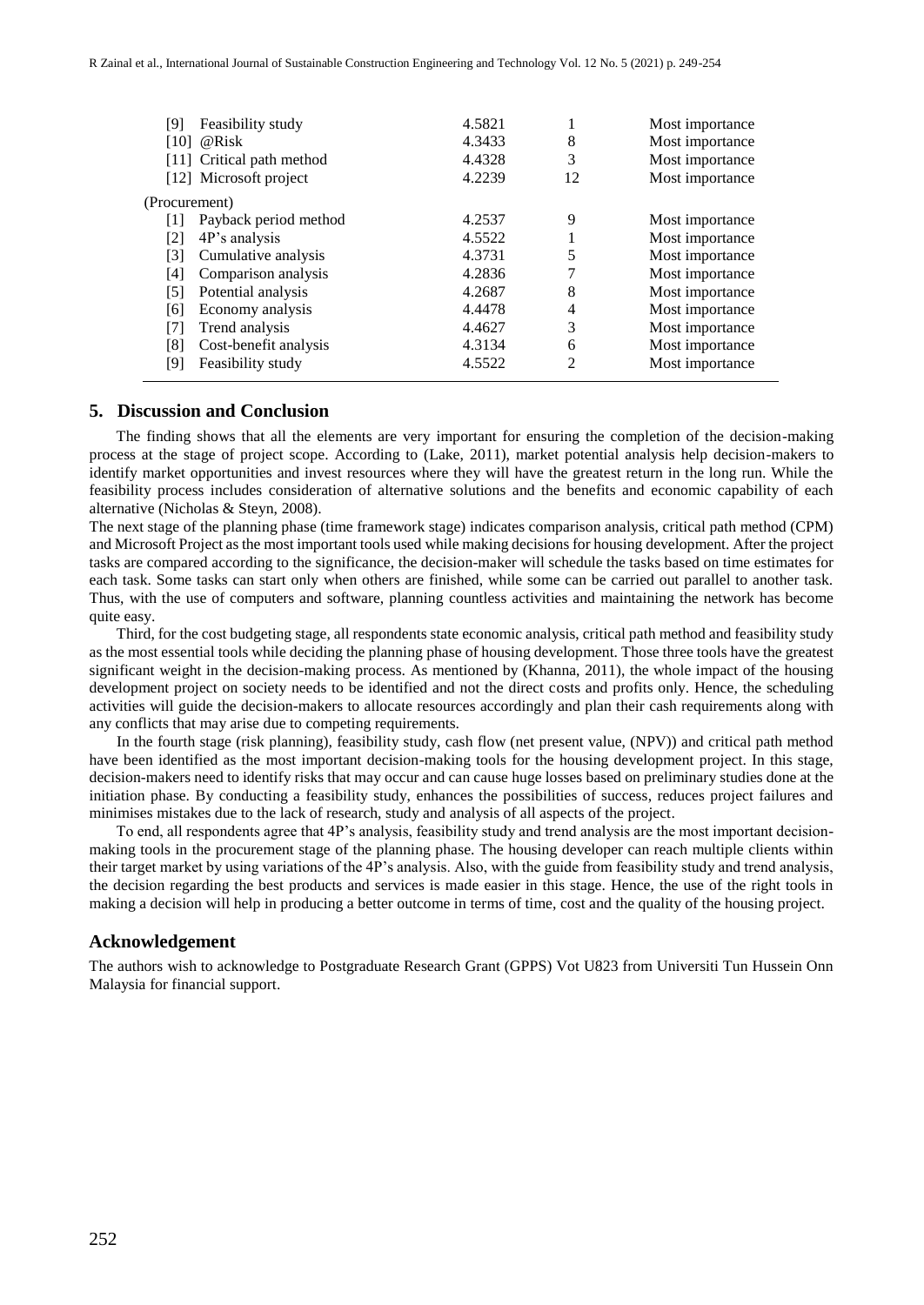

## **Appendix A:**

**Fig. 1 - Overall finding of the decision-making tools in the construction planning phase**

## **Appendix B:**

| <b>Agreement Level</b> | <b>Mean Value</b>  |
|------------------------|--------------------|
| Not important at all   | 1 < X < 1.8        |
| Unimportant            | 1.8 < X < 2.6      |
| Undecided              | $2.6 < X \leq 3.4$ |
| Important              | 3.4 < X < 4.2      |
| Most important         | X > 42             |

|  |  |  | Table 3 - Level of the agreement value |
|--|--|--|----------------------------------------|
|--|--|--|----------------------------------------|

## **References**

Abdullah, A. A, Harun, Z. & Abdul Rahman, H. (2011). Planning process of development project in the Malaysian context: A crucial brief overview. International Journal of Applied Science and Technology, 1(2): 74–81

Adagha, O., Levy, R. M., Carpendale, S., Gates, C. & Lindquist, M. (2017). Evaluation of a visual analytics decision support tool for wind farm placement planning in Alberta: Findings from a focus group study. Technological Forecasting and Social Change 117 (2017), 70–83. doi.org/10.1016/j.techfore.2017.01.007

Agus, M. R. (2002). The role of state and market in the Malaysian housing sector. Journal of Housing and the Built Environment, 17: 49–67

Al-Hajj & Zraunig. (2018). The impact of project management implementation on the successful completion of projects in construction. International Journal of Innovation, Management and Technology vol. 9, no. 1, pp. 21-27, 2018

Angus, R. B., Gundersen, N. A. & Cullinane, T. P. (2003). Planning, performing and controlling projects: Principles and applications. Third Edition. Pearson Education, Inc., Upper Saddle River, New Jersey 07458